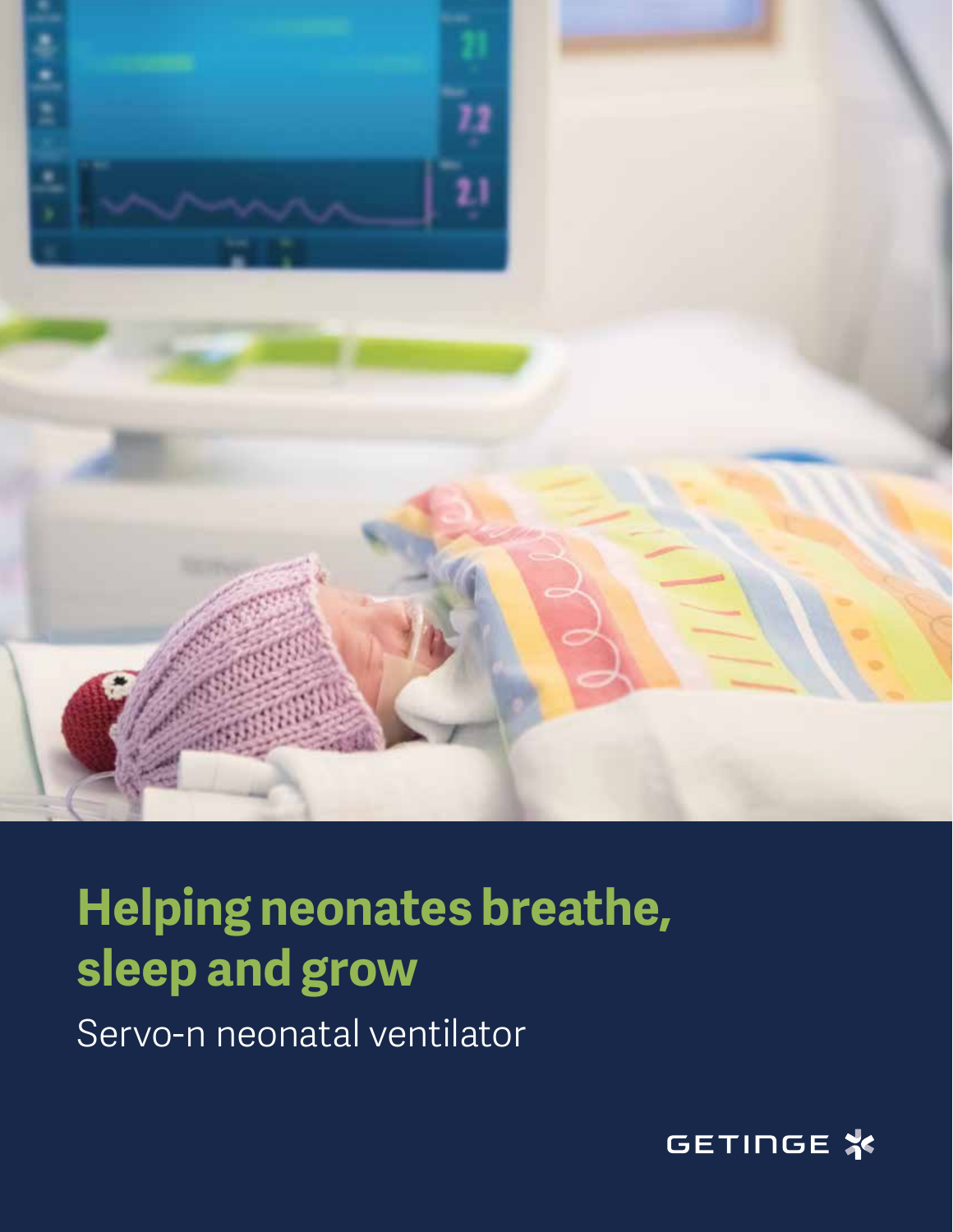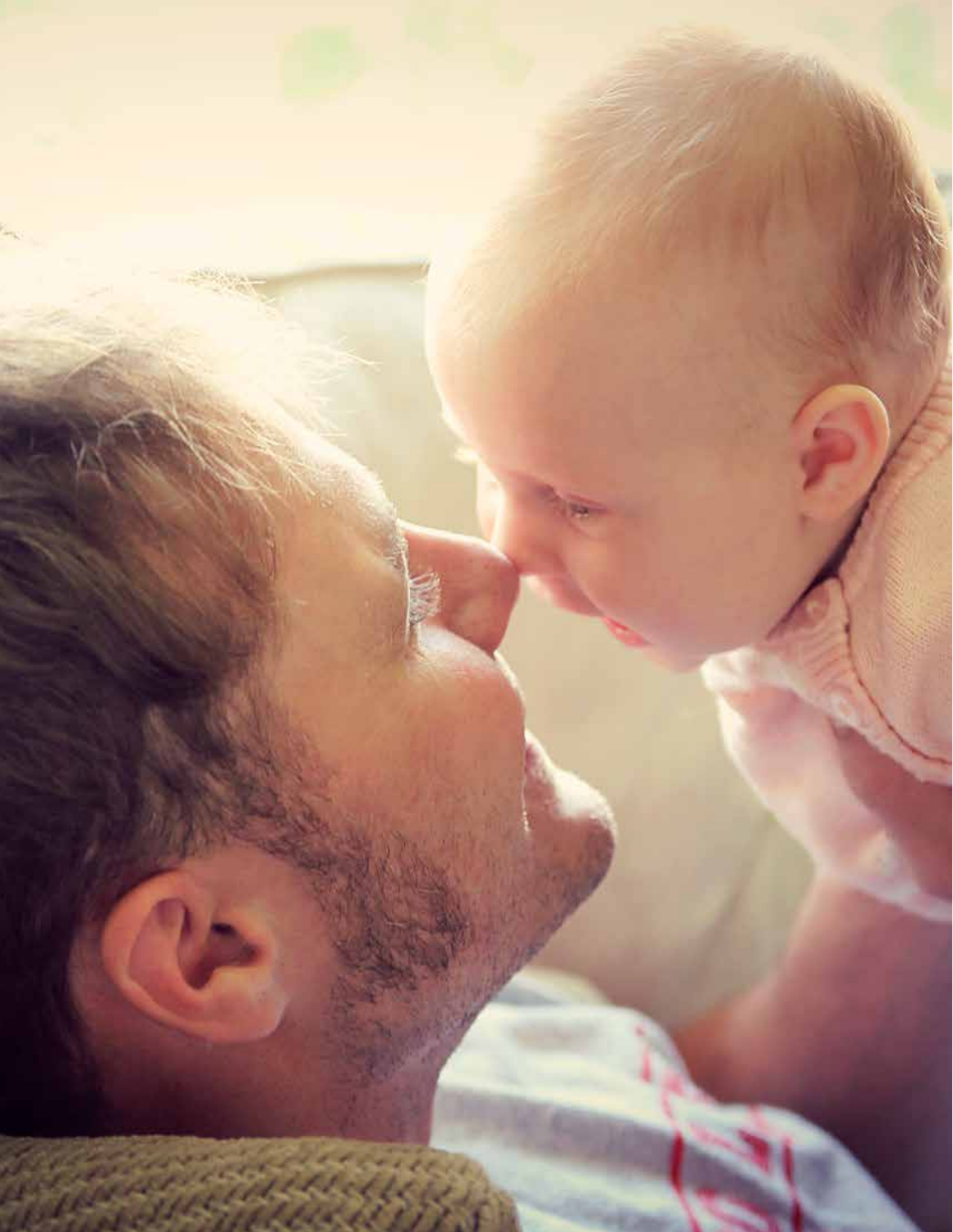# **They deserve our best from the very beginning**

Newborns should not have to start their lives battling for it. But some will, and the best we can do is help create an ideal environment for them to breathe, sleep and grow.

Finding the right level of ventilatory support without over- or under-assisting neonates is a delicate balance.<sup>1,2</sup> Servo-n helps you assess that balance with the patients' own physiology<sup>3</sup> and enables you to act on almost any situation from delivery to discharge.

This gives you the opportunity to personalize the treatment<sup>3,4</sup> to the babies' needs and protect the lungs, brain and other developing organs.

Starting life in the NICU means the babies will have some catching up to do. Help them breathe, sleep and grow with Servo-n.

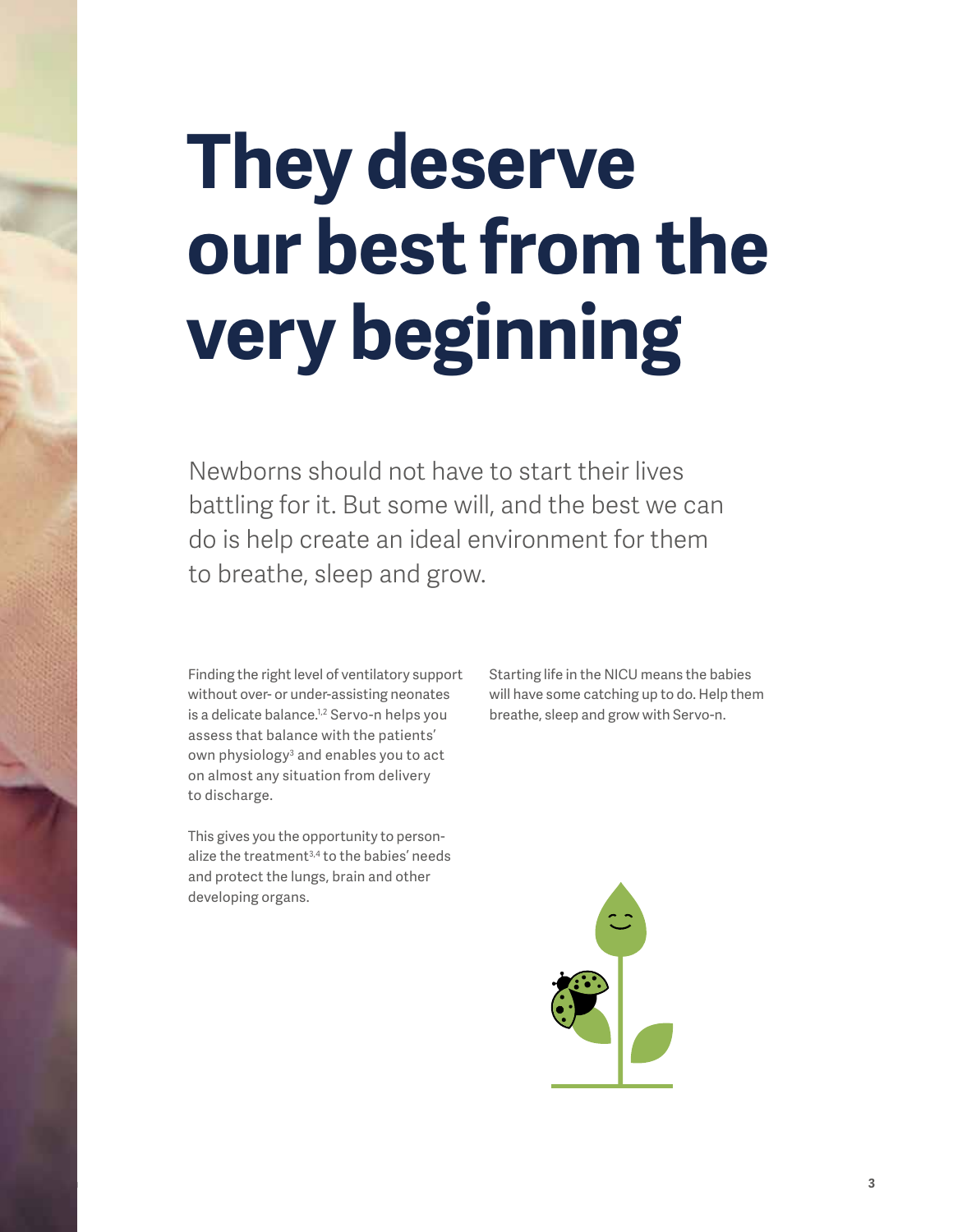### **Protect the lungs and brain from short- and long-term damage**

– At every step of respiratory support

Even though we can now treat and save infants born as early as 22 weeks GA, mechanical ventilation can harm premature lungs. Servo-n, an all-in-one ventilator, can help you mitigate the risks and provide more protective care.

Breathing easily, sleeping and growing are all intertwined and essential in protecting the developing lungs and brain. For delicate neonates, Servo-n, with its variety of modes, monitoring and diagnostic capabilities, can improve shortterm physiological effects $^5$  and lower the work of breathing $^{6,7}$ to prevent intubation.8 If prevention fails, Servo-n can also help decrease the amount of sedation, provide lower pressures and enhance oxygenation.9-11 These may all contribute to allowing babies to rest more,5,10,12 and implies that energy can be spent on growing and maturing, rather than just trying to breathe.

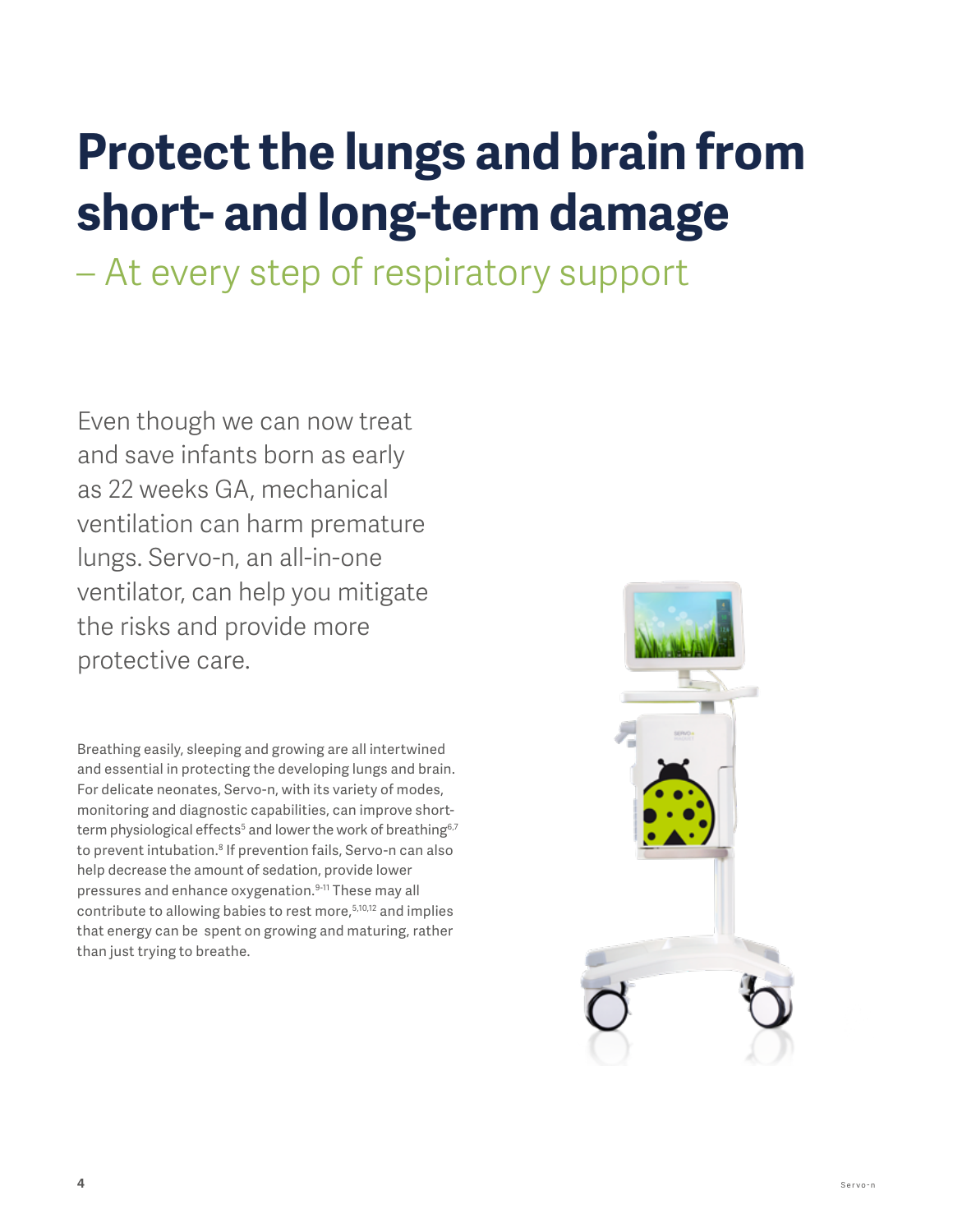

#### **Assess**

Diaphragm monitoring (Edi) aids you in determining and providing the appropriate support the babies want and need $^{\rm 3}$  while managing sedation $13$  and monitoring apnea of prematurity.14

#### **Prevent**

When CPAP is not enough, NIV NAVA offers a viable alternative that may increase the chance of NIV success.8

#### **Protect**

With NAVA, you have the opportunity to personalize the support and protect the neonate from risk factors associated with negative outcomes.11,12 And if the babies need controlled ventilation, PRVC is there for you.

#### **Wean**

There are several modes to help you wean with Servo-n. Most interesting is NAVA, which can help protect against over- and under-assist and limit diaphragm atrophy with the potential for earlier extubation.<sup>1,2,8</sup>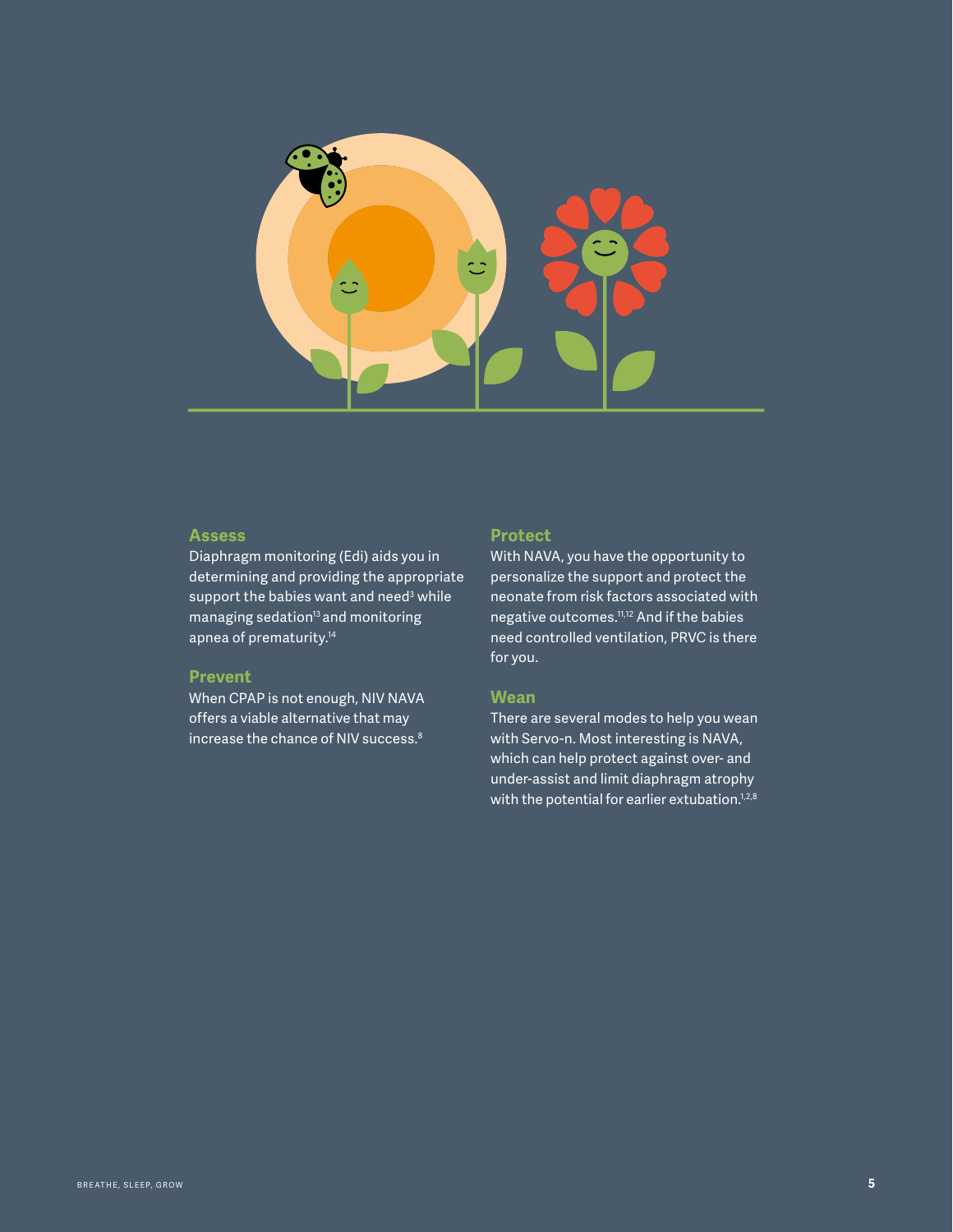### **Assessing your patients**

– The more you know, the better they do

Ensuring the best level of support in neonates is difficult.15 Servo-n can measure the electrical activity of the diaphragm (Edi) and display it on-screen. This vital sign of respiration<sup>3</sup> can help you identify the best level of support at all times during any mode of ventilation.<sup>3</sup>

#### **Optimal support at any time**

Edi helps you detect and monitor work of breathing and the presence or absence of breathing.1 This may help you identify what type of support is best for your patients without delay.<sup>1,2,3</sup> It can help you prevent intubation but also determine when it is necessary.<sup>3,8</sup>

Once you decide on the most appropriate support, you can utilize Edi to optimize it.<sup>1,3,15</sup> By comparing Edi with the pressure curve, you can identify patient-ventilator asynchrony, such as wasted efforts and delayed triggering. In addition, the Edi minimum can indicate if the diaphragm relaxes between breaths and helps to prevent derecruitment of alveoli during expiration.<sup>3,16,17</sup>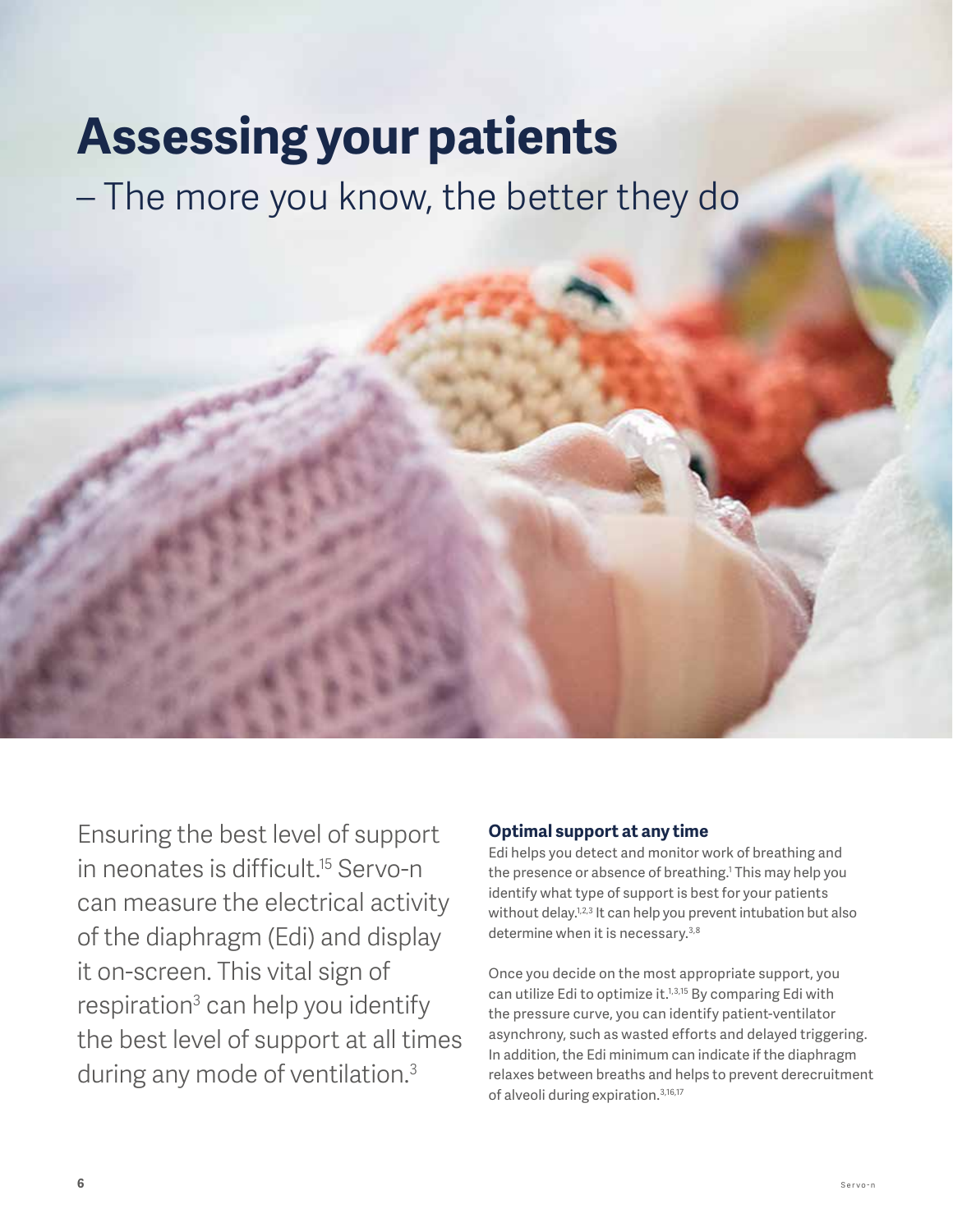

Monitoring the diaphragm can also help you manage caffeine treatment,<sup>18</sup> sedation,<sup>13</sup> kangaroo care<sup>19</sup> and ideal resting positions. It may even be valuable in discovering disruptions in the respiratory drive<sup>3</sup> and to help monitor extubation readiness and recovery.<sup>3,20,21</sup>

#### **Assess growth and maturity**

Edi allows you to trend and monitor the respiratory pattern and apnea.14 This will help you determine maturity and identify severe apnea that could otherwise lead to bradycardia or desaturation.<sup>22</sup>



This trend shows time on back-up ventilation, which occurs during apnea. The more premature the babies are, the more apnea episodes they experience.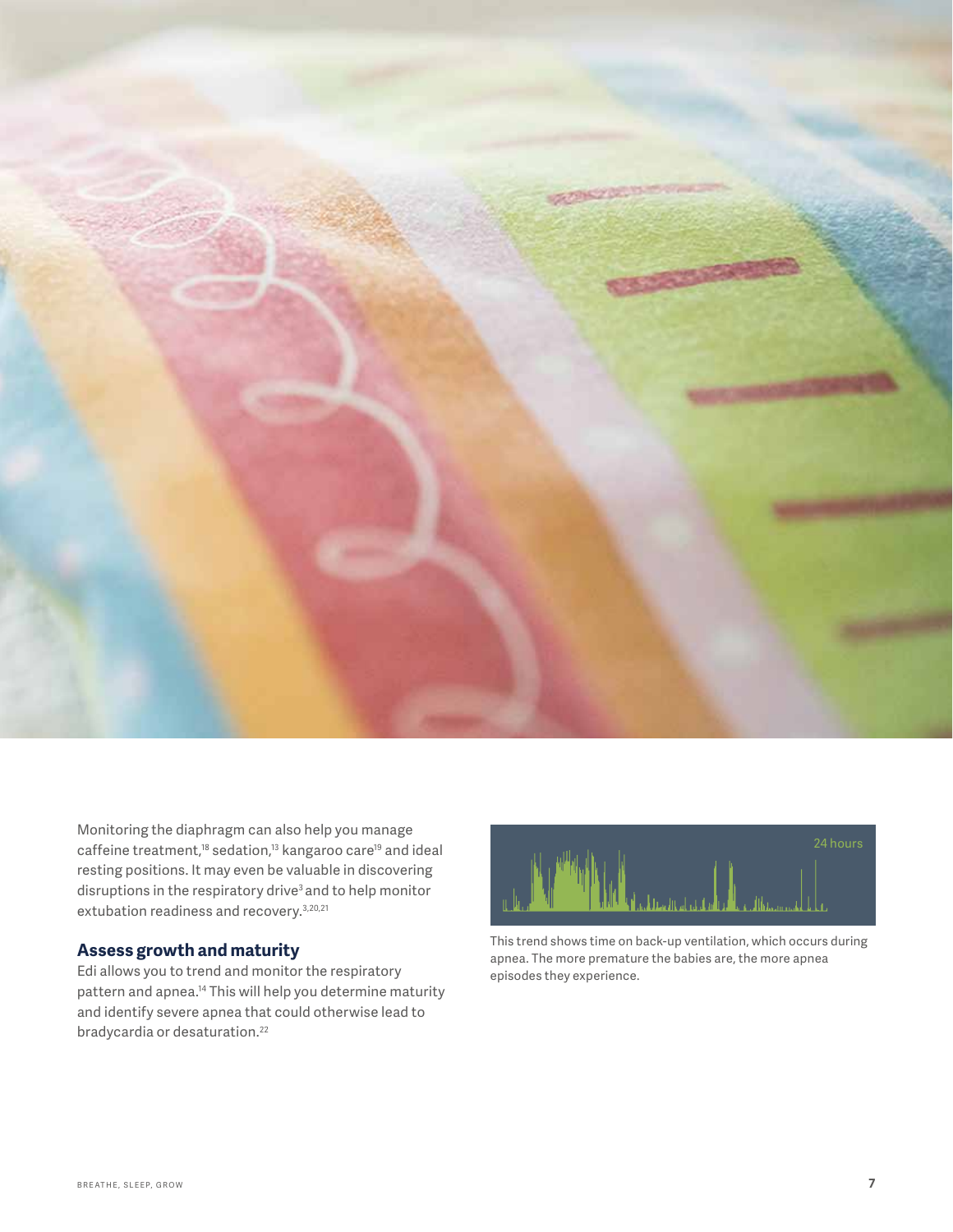

### **Preventing intubation**  – With the gentlest of support

#### **Nasal CPAP**

Every clinician's goal is to deliver CPAP as early as possible when needed. In the delivery room, its use can decrease the number of babies that need intubation and the number of overall ventilator days.23,24 The CPAP on Servo-n provides a constant distending pressure with varying flow to support spontaneous breathing, which may decrease the work of breathing.<sup>25</sup>

#### **NIV NAVA**

For some neonates (about 45%), CPAP is not enough.<sup>26</sup> This is when NIV NAVA can help. It uses the neonates' own diaphragm to drive the ventilation. The mode is leakage independent with gentle mask application.<sup>27</sup> It increases patient-ventilator synchrony<sup>7</sup> and normalizes airway pressures and blood gases<sup>5</sup> with improved diaphragm unloading,7 indicating higher chances of NIV success and less time on ventilatory support.<sup>6-8</sup>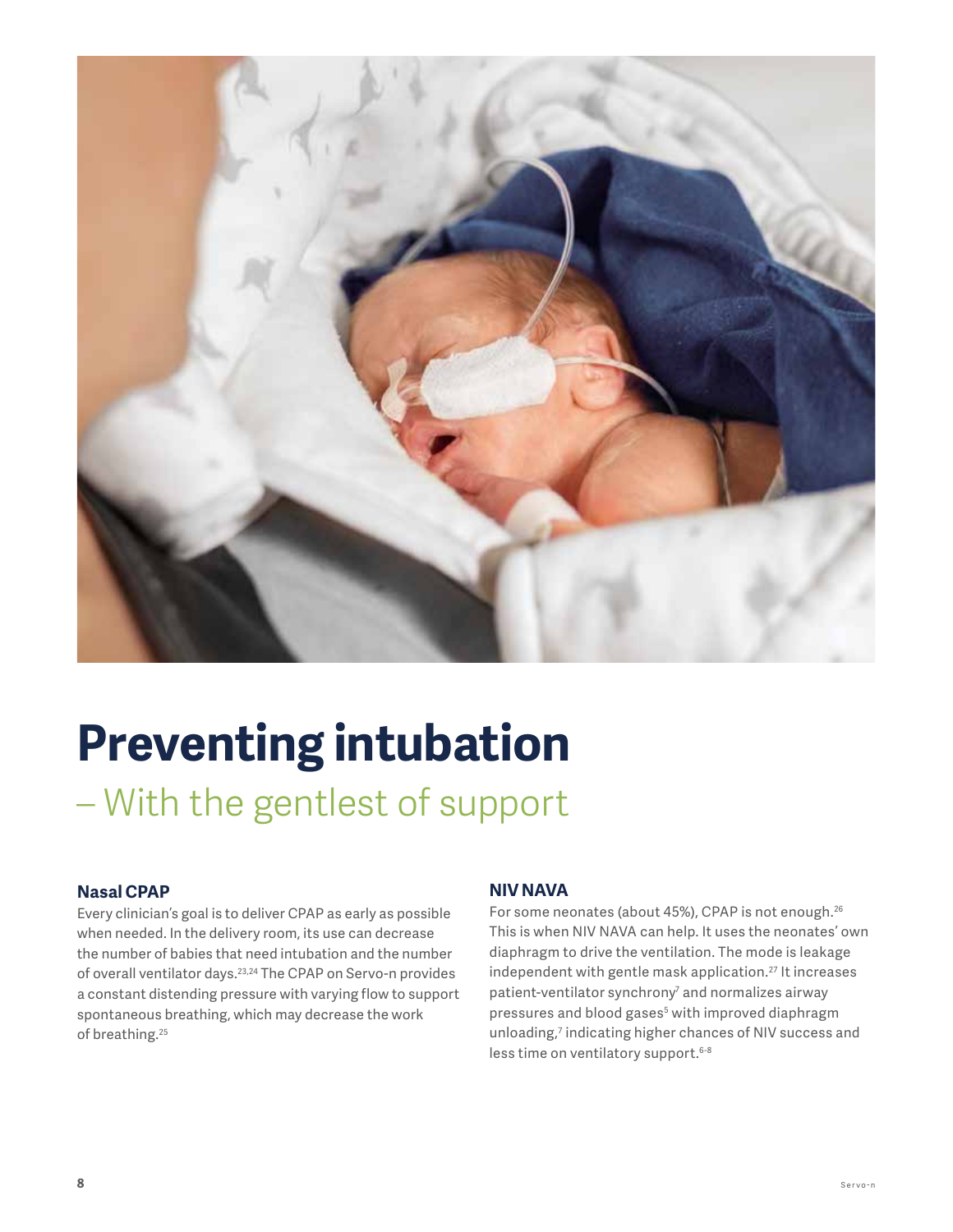### **Preventing intubation**

– the clinical experience of Turku University Hospital



Fewer intubations with CPAP and NIV NAVA, among others, have proven useful for Prof Liisa Lehtonen, her team and the neonates they treat. They now see improved sleep and average weight gain; decreased exposure to painful procedures and pain medication; decreased risk of hyperventilation; fewer infections; and less inflammation.28,29

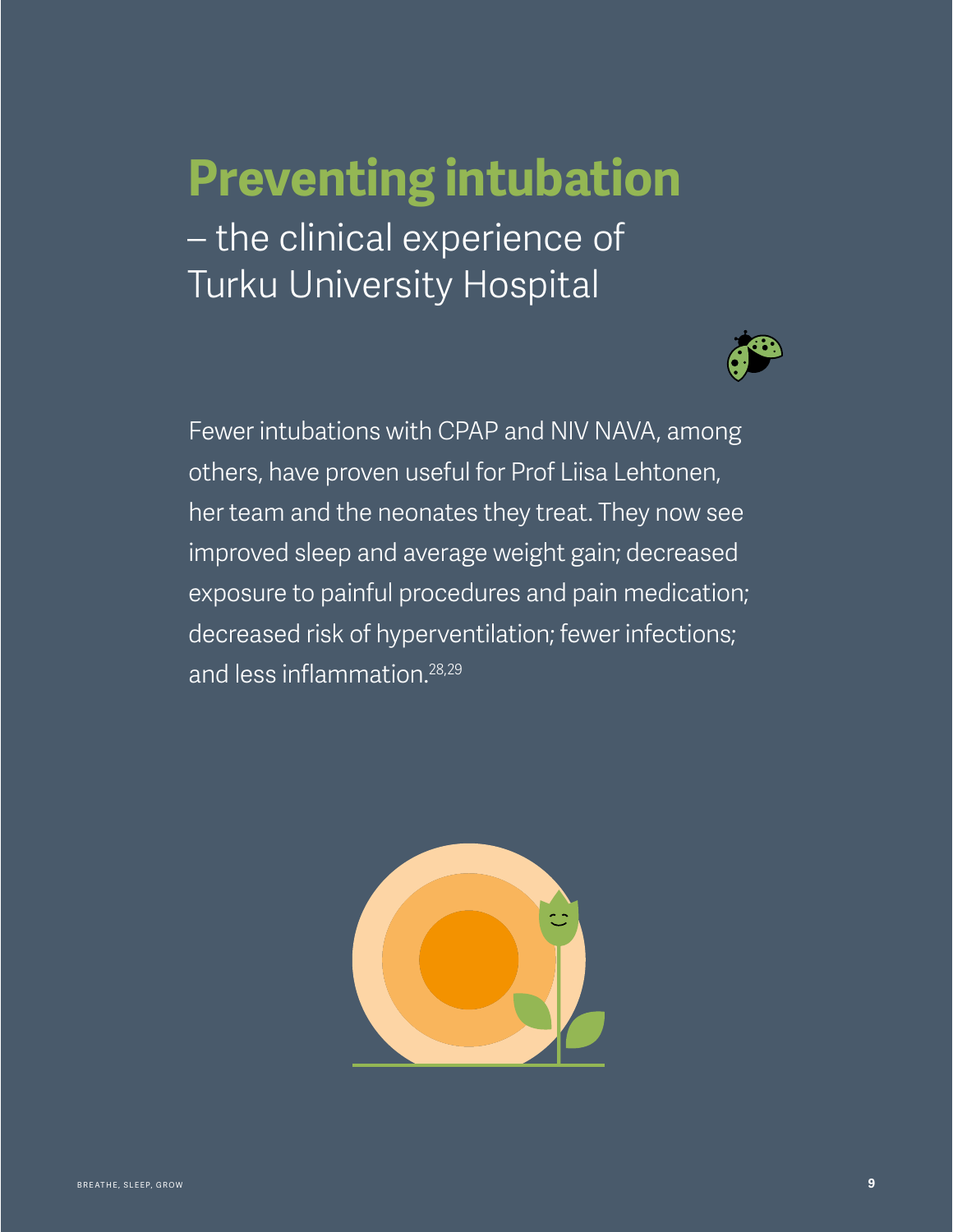## **Protecting and stabilizing**

### – The right breath, just when they need it

The sooner babies can be stabilized, the faster they can be weaned and recover. Servo-n has several modes that can help you achieve these goals for your patients.

#### **Neurally Adjusted Ventilatory Assist**

NAVA is superior in supporting spontaneous breathing in neonates, targeting poor compliance and poor blood gases without a higher pressure setting that is often seen in other modes. When babies are on this mode, they tend to choose lower pressure<sup>10</sup> and tidal volumes with improved compliance<sup>12</sup> and synchrony,<sup>30</sup> improving their blood gases and oxygenation.<sup>9</sup> NAVA allows the neonates to regulate their own ventilation, limiting the risk of over- or underassist.<sup>1,2</sup> NAVA also lowers the work of breathing, increases comfort<sup>12</sup> and reduces the need for sedation.<sup>9</sup> This may allow for more sleep and greater energy for growth and maturation.

#### **Pressure Regulated Volume Control**

PRVC is a volume-targeted mode that automatically adapts the inspiratory pressure to account for changes in lung mechanics. Separated regulation of controlled and assisted breaths reduces tidal volume swings and ensures low driving pressure, even when the patient starts to trigger the ventilator.

#### **Automode**

Automode supports smooth and safe patient transitions between controlled and supported ventilation, and seamless shifts between triggered and controlled breaths during irregular breathing – all without alarms and with an adjustable apnea time.

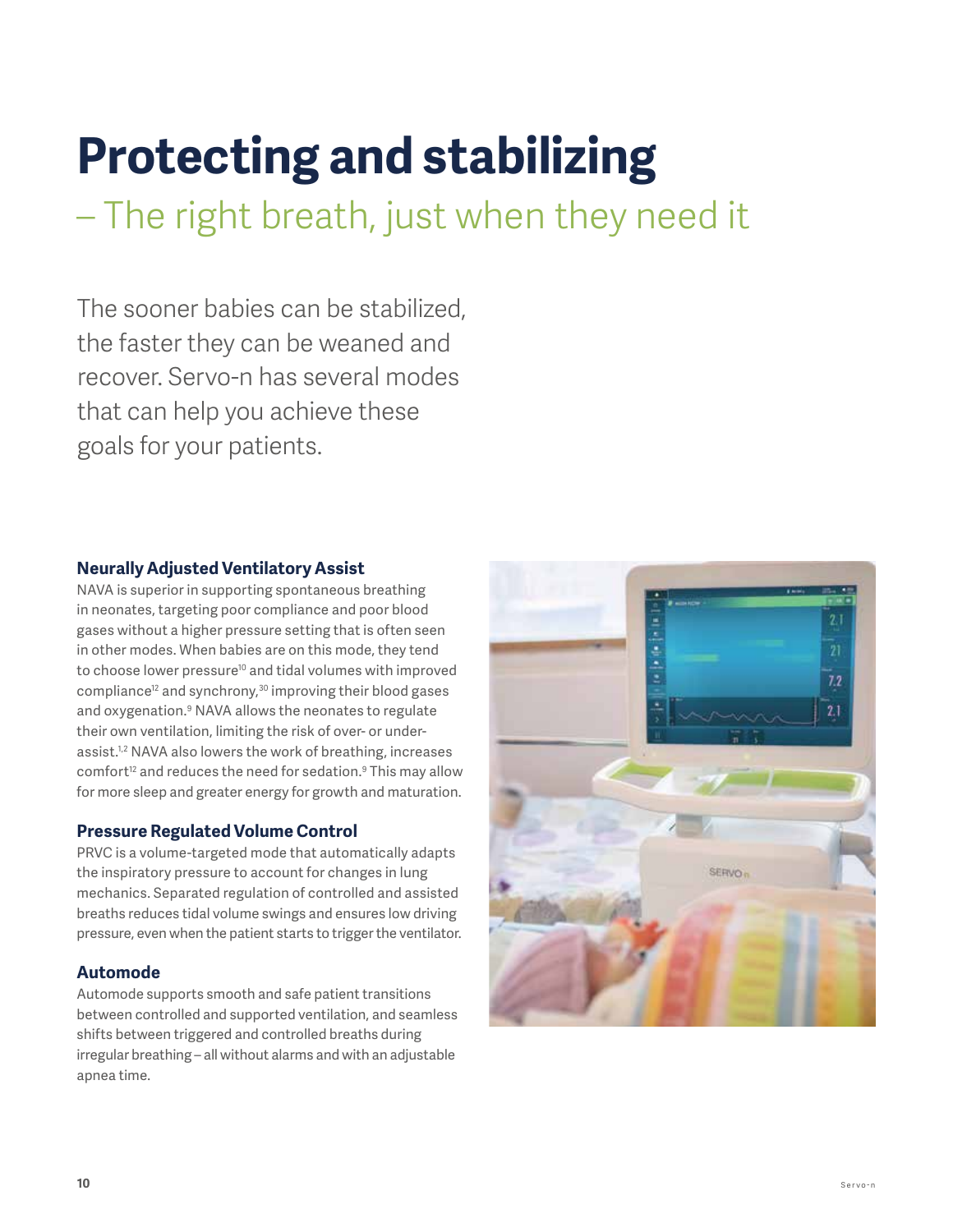#### **Protecting the brain**

- Reduced risk of hyperventilation since neonates selfregulate their blood gases<sup>10,31</sup>
- The potential for improved duration and quality of natural sleep.9,12,32 Thanks to improved ventilator-patient synchrony<sup>31</sup>, comfort<sup>11</sup> and breathing variability, with lower neural drive and physiological distress.12
- Less exposure to analgesics and sedatives, minimizing the potential neurologic damage from these medications.9,12,29,33
- $\bullet$  Indications for decreased time on ventilation<sup>8,9,12</sup>

#### **Lowering pressure**

The trend shown to the right illustrates a neonate that was switched from SIMV to NAVA, resulting in an immediate drop in pressure. The baby is actively using his diaphragm, which lowers the pressure and allows him to recruit his own lungs with sighs.

#### **Improving comfort**

Compare SIMV with NAVA below. NAVA's support is so sensitive the baby can breathe as she wants and needs with proportional assist. This improves synchrony and comfort and may allow the baby to spend energy on growing rather than fighting the ventilator.



SIMV, pressure curve (yellow) with Edi overlay (white)





26 weeks GA 38 week GA



Switch from SIMV to NAVA (pressure curve trend)



Pressure curve in NAVA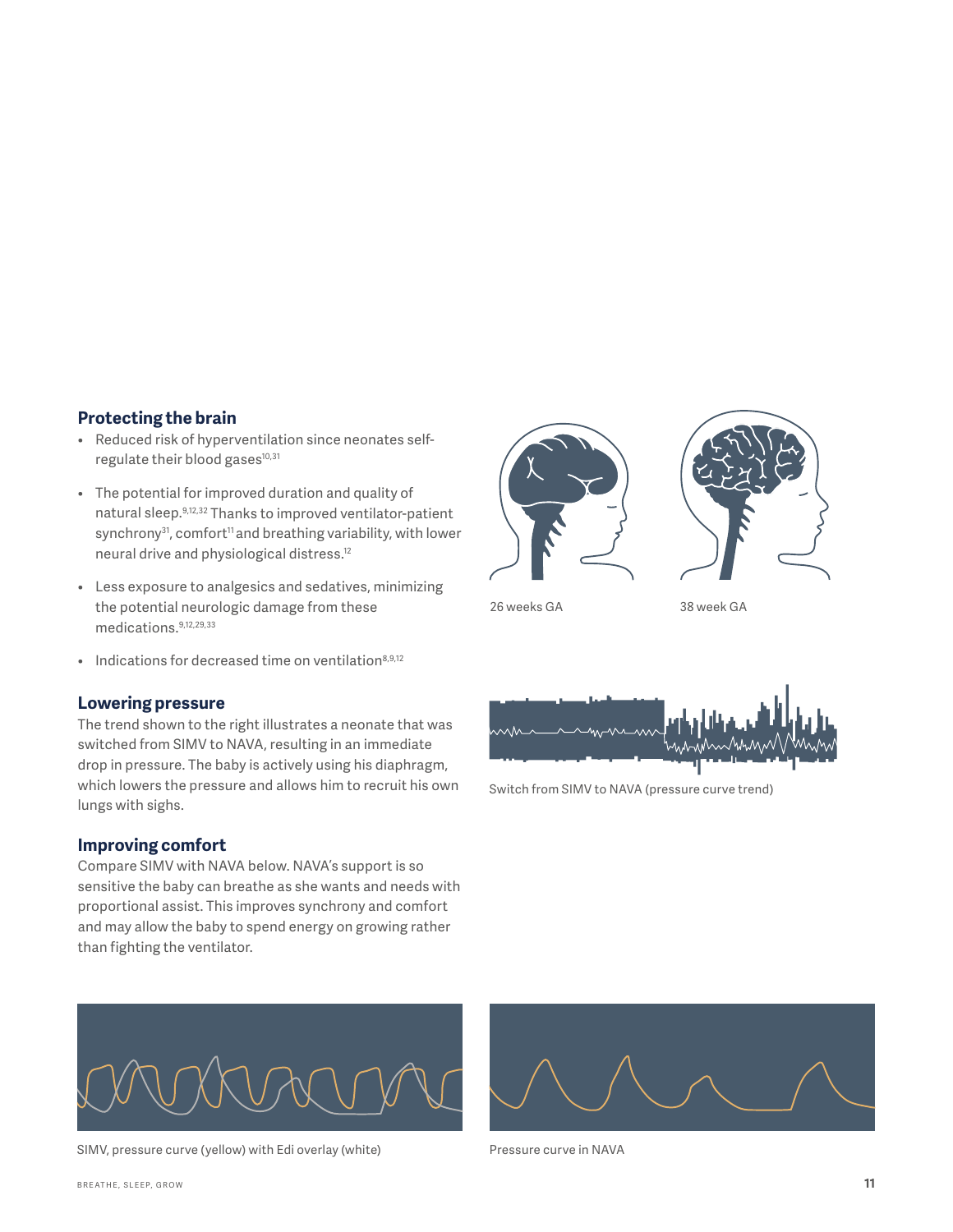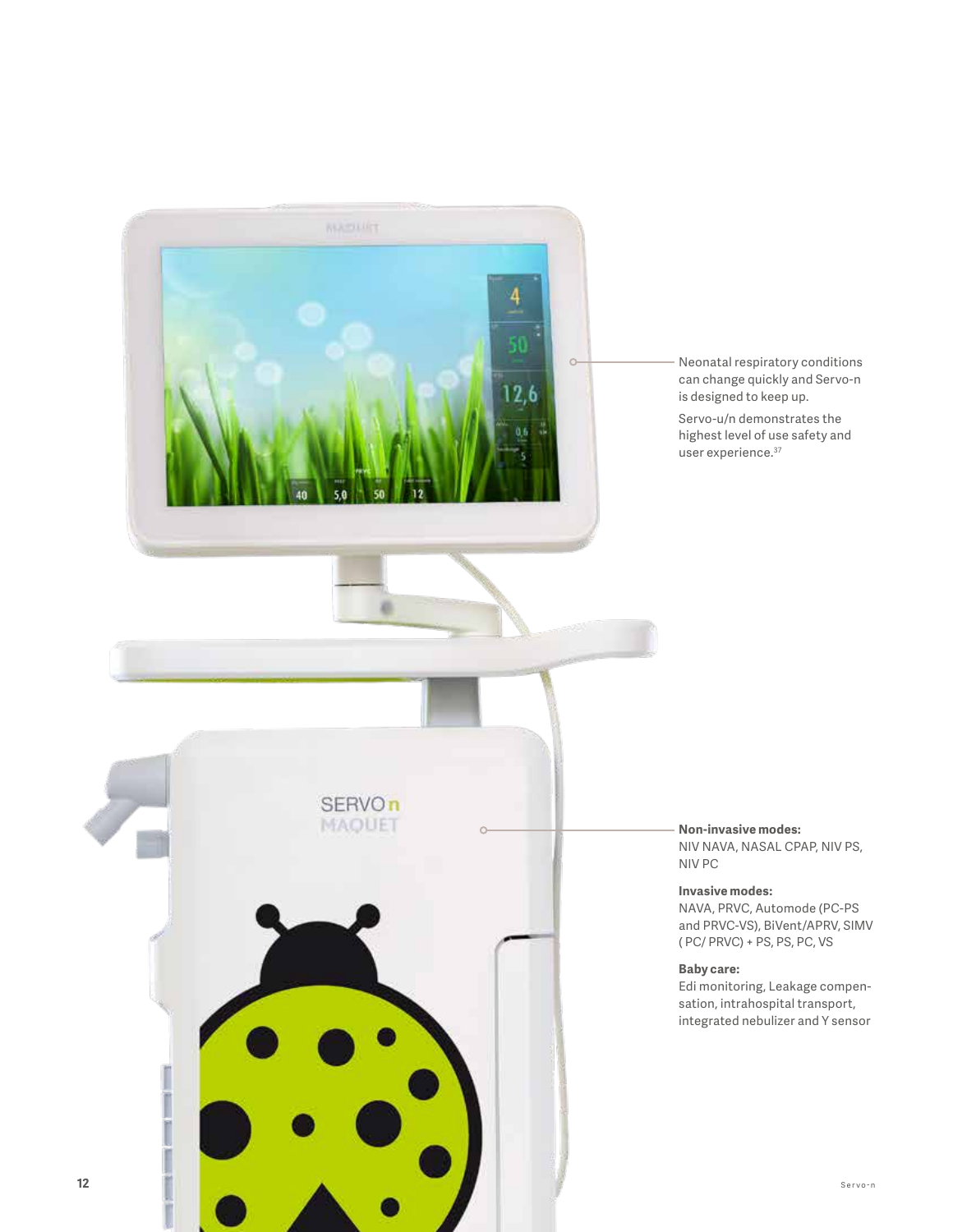

1. Start weaning early without compromising on lung protection with PRVC.



2. Allow the diaphragm to work unhindered as soon as possible with NAVA and NIV NAVA.



3. If neccessary, safeguard your neonate through Nasal CPAP or High Flow therapy.



4. Monitor recovery when respiratory therapies have been removed, with the help of the Edi signal.

### **Weaning from ventilation**

#### **Assessing the readiness of weaning with Edi**

The Edi signal can be an invaluable tool for you to assess and help predict the likelihood of successful weaning.<sup>3,20,21</sup> It is possible to follow the patients' progress and assess when assist is no longer necessary.<sup>1,2,3</sup> When on CPAP or after all support has been removed, the patients' respiratory recovery can still be evaluated with the Edi signal.<sup>3</sup>

#### **Weaning from the start of ventilation**

Servo-n helps you wean babies from ventilation as soon as they are ready. PRVC automatically adjusts the peak pressure, achieving the set tidal volume based on compliance.

Spontaneous breathing with NAVA and NIV NAVA allows the diaphragm to work in synchrony with appropriate unloading.<sup>7</sup> The maintenance of diaphragm activity, avoiding over- or under-assist ventilation, may limit atrophy and lead to earlier  $extubation<sup>1,2,8,34,35</sup>$ 

You can further reduce the risk of re-intubation thanks to the leakage independence of NIV NAVA.<sup>8</sup> This mode also allows for many types of interfaces that can be applied more comfortably.27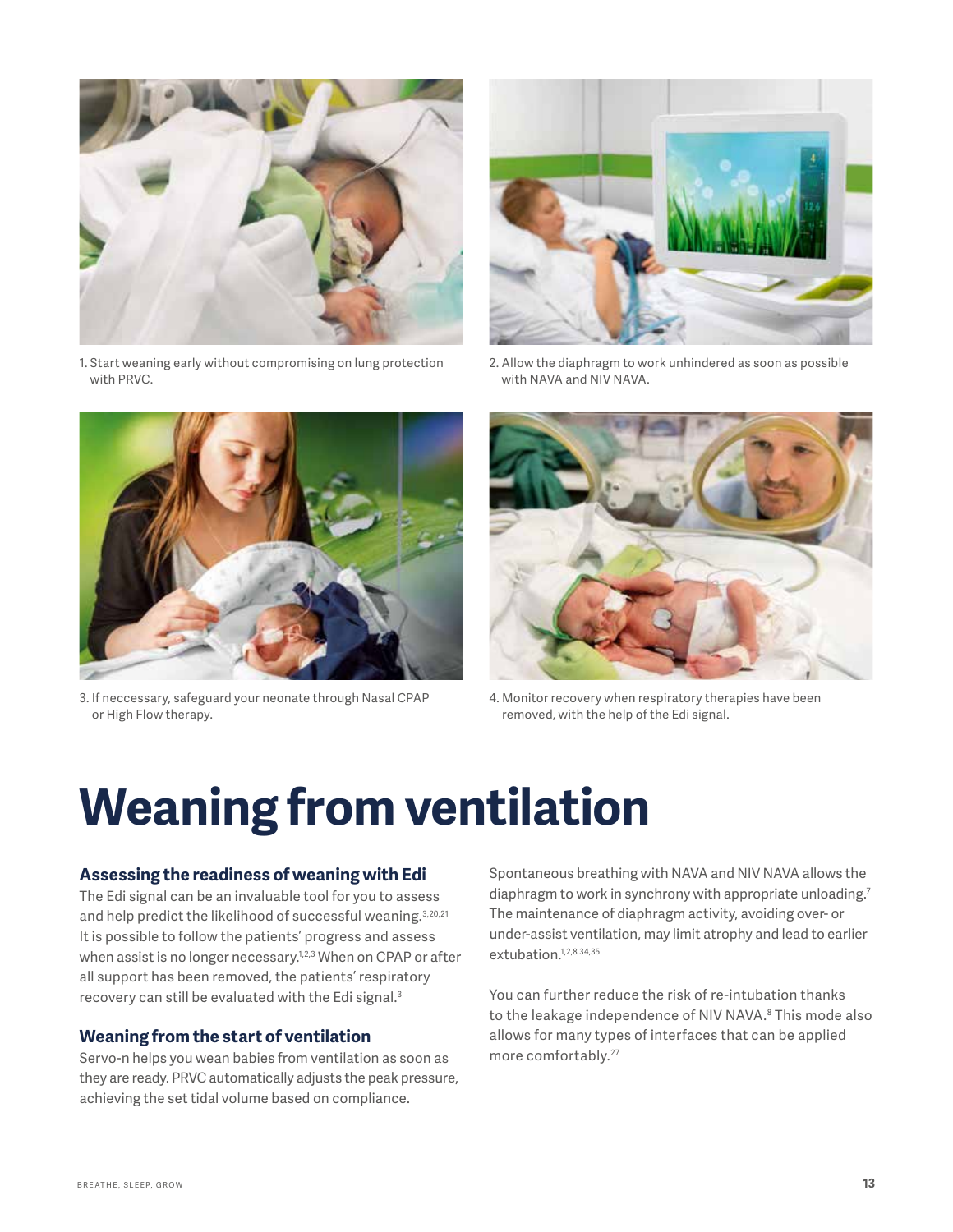

# **Optimizing uptime and efficiency**

#### **Easy to learn, safer to use**

Servo ventilators build on 50 years of close collaboration with intensive care clinicians around the world. The result is better patient safety thanks to higher levels of use safety and a superior user experience.<sup>36</sup>

The intuitive touchscreen makes Servo-n a breeze to learn and use. Different views, help texts, recommendations and prompts help staff to orientate quickly and support you when choosing modes and when managing settings, alarms and interventions.

#### **Seamless connectivity**

Connectivity is essential to improve efficiency and positive outcomes in healthcare. Servo-n onnects to a range of PDMS systems and patient monitors.

#### **Secure investment**

The flexible, modular platform is always ready to adapt to your changing clinical needs and a Getinge Care service agreement maximizes long-term value. Four levels of service packages are designed with your hospital's success in mind to ensure your Getinge equipment delivers peak performance.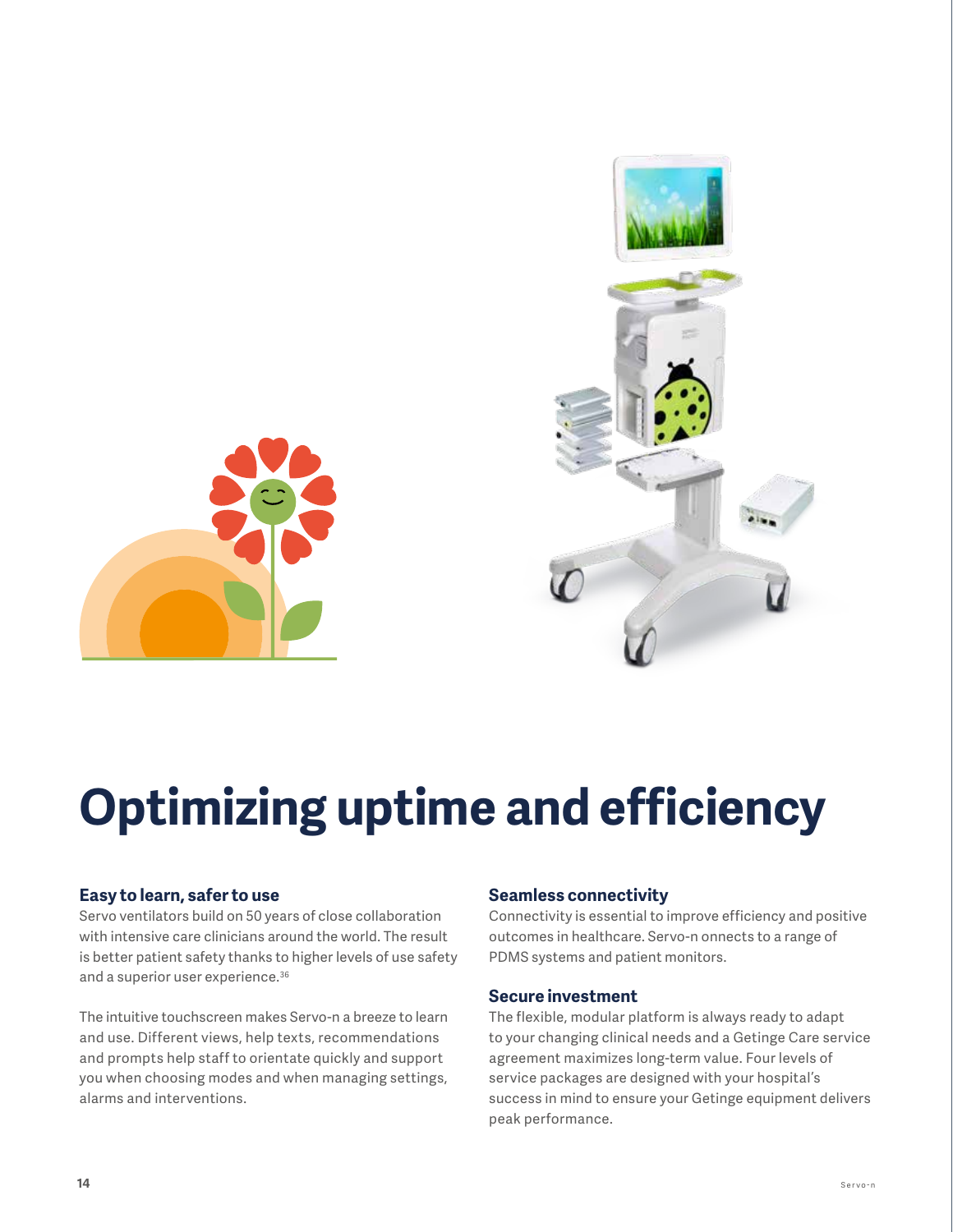### **The Toledo Hospital journey towards better outcomes**



Dr. Howard Stein says there are a number of alterations to thank for his patients' improvements – PICC line reduction and non-invasive ventilation strategies, such as CPAP and NIV NAVA, to name a few. The neonates included in the data are 1500 grams with no cardiac surgery and no ECMO.<sup>37</sup>